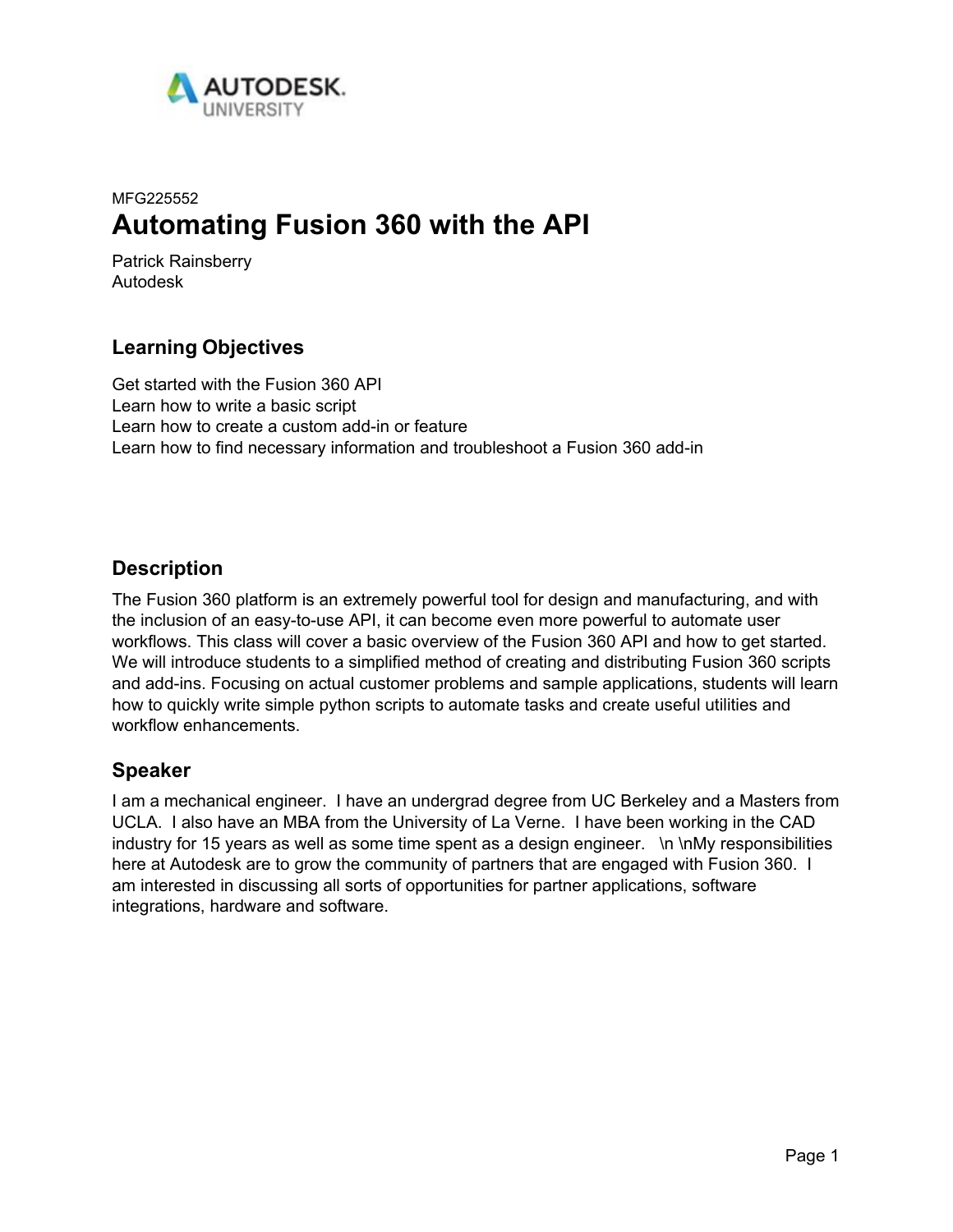

# **Get started with the Fusion 360 API**

The Fusion 360 desktop client is extensible through the development of 3rd party add ins. Currently the API supports Python and C++.

**Here are several useful resources:**

Download Fusion 360: <http://www.autodesk.com/products/fusion-360/overview>

Fusion 360 API Documentation: [http://help.autodesk.com/view/NINVFUS/ENU/?guid=GUID-A92A4B10-3781-4925-94C6-47DA8](http://help.autodesk.com/view/NINVFUS/ENU/?guid=GUID-A92A4B10-3781-4925-94C6-47DA85A4F65A) [5A4F65A](http://help.autodesk.com/view/NINVFUS/ENU/?guid=GUID-A92A4B10-3781-4925-94C6-47DA85A4F65A)

Offline Documentation of the Fusion 360 API:

[http://forums.autodesk.com/t5/api-and-scripts/fusion-360-api-reference-manual-for-offline-viewin](http://forums.autodesk.com/t5/api-and-scripts/fusion-360-api-reference-manual-for-offline-viewing/m-p/5832190) [g/m-p/5832190](http://forums.autodesk.com/t5/api-and-scripts/fusion-360-api-reference-manual-for-offline-viewing/m-p/5832190)

Fusion 360 GitHub page (with lots of samples): <https://github.com/AutodeskFusion360> <http://autodeskfusion360.github.io/>

Inserting models into Fusion from an external source such as a web page: [http://help.autodesk.com/view/NINVFUS/ENU/?guid=GUID-8A2C4ECD-7D82-4E56-AFE8-4FA7](http://help.autodesk.com/view/NINVFUS/ENU/?guid=GUID-8A2C4ECD-7D82-4E56-AFE8-4FA72464AE66) [2464AE66](http://help.autodesk.com/view/NINVFUS/ENU/?guid=GUID-8A2C4ECD-7D82-4E56-AFE8-4FA72464AE66)

Using the Palette UI component (Web Page) within Fusion 360: [http://help.autodesk.com/view/fusion360/ENU/?guid=GUID-6C0C8148-98D0-4DBC-A4EC-D8E](http://help.autodesk.com/view/fusion360/ENU/?guid=GUID-6C0C8148-98D0-4DBC-A4EC-D8E03A8A3B5B) [03A8A3B5B](http://help.autodesk.com/view/fusion360/ENU/?guid=GUID-6C0C8148-98D0-4DBC-A4EC-D8E03A8A3B5B)

Information on Publishing to Autodesk App Store: <http://usa.autodesk.com/adsk/servlet/item?siteID=123112&id=24734968>

App submission process overview: <http://usa.autodesk.com/adsk/servlet/item?siteID=123112&id=20149658>

Python:

I recommend spending a little time getting familiar with the syntax of Python if you are not already familiar. It is such a great and simple language that makes putting together these addins extremely fast.

There is a pretty nice tutorial here that I personally used to get started: <https://www.codecademy.com/learn/python>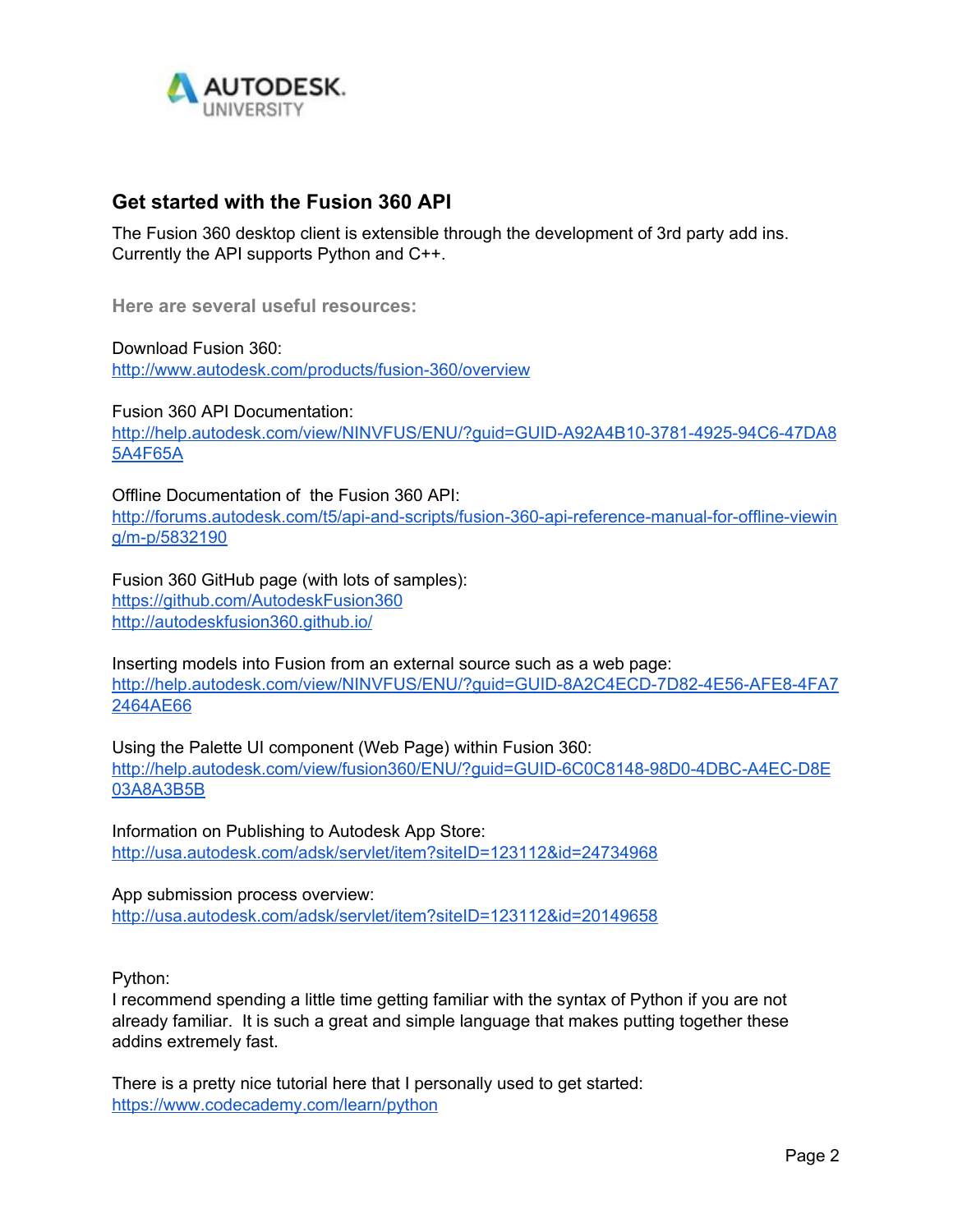

# **Learn how to write a basic script**

Scripts are quick ways to simply run a small bit of code or automation. Next we will introduce add-ins that let you create more complex UI elements and commands.

### **Basic API Concepts and usage (***from [API Documentation](https://help.autodesk.com/view/fusion360/ENU/?guid=GUID-D93DF10F-4209-4073-A2A0-4FA8788C8709)***)**

The Fusion 360 API is an object oriented API exposed through a set of objects. Many of these objects have a one-to-one correspondence with the things you are already familiar with as a Fusion 360 user. For example, an extrusion in a Fusion 360 model is represented in the API by the ExtrudeFeature object. Through functionality provided by the ExtrudeFeature object you can do the same things you can do through the user-interface. For example, you can create a new extrusion, get and set its name in the timeline, suppress it, delete it, or even access and edit the associated sketch.

One of the basic differences between using the Fusion 360 user interface and the API is how specific objects are accessed. With the user interface, you select (click on) things graphically in the browser,the timeline, and in the graphics window. New objects are created using dedicated commands such as 'Extrude' to create an extrusion or 'Box' to create a new box. With the API, objects are accessed through what is called an "Object Model". The Fusion 360 object model is a hierarchical structure of objects that is represented in the chart shown below. This chart is a useful tool when working with the API. You can download a printable pdf version of the chart [here](https://help.autodesk.com/cloudhelp/ENU/Fusion-360-API/images/Fusion.pdf):



<https://help.autodesk.com/cloudhelp/ENU/Fusion-360-API/images/Fusion.pdf>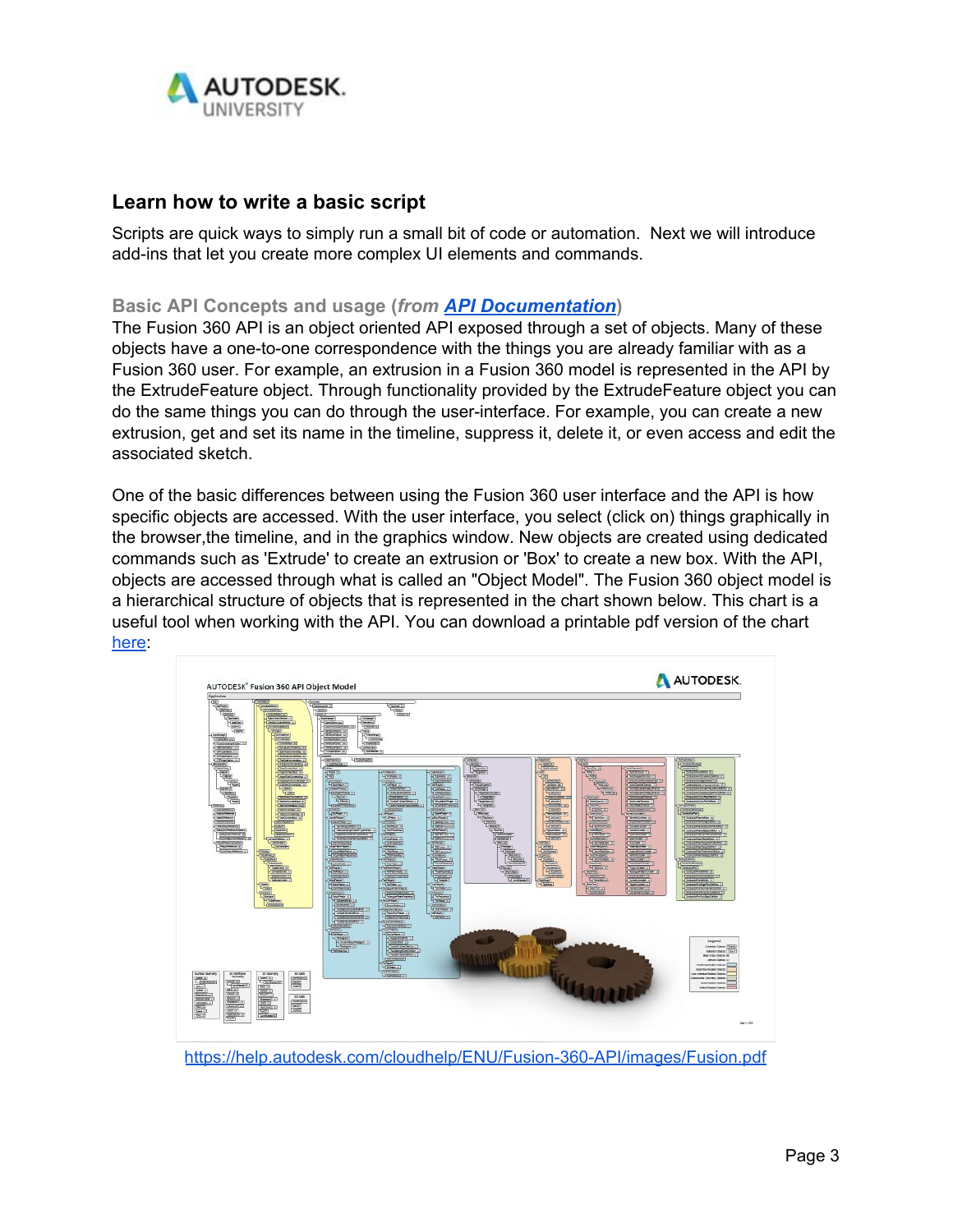

**Script to create a block**

```
import adsk.core, adsk.fusion, adsk.cam, traceback
def run(context):
  ui = None
  try:
    app = adsk.core.Application.get()
    ui = app.userInterface
    design = app.activeProduct
    rootComp = design.rootComponent
    sketches = rootComp.sketches
    xyPlane = rootComp.xYConstructionPlane
    sketch = sketches.add(xyPlane)
    lines = sketch.sketchCurves.sketchLines
    point0 = adsk.core.Point3D.create(0, 0, 0)
    point1 = adsk.core.Point3D.create(0, 1, 0)
    point2 = adsk.core.Point3D.create(1, 1, 0)
    point3 = adsk.core.Point3D.create(1, 0, 0)
    lines.addByTwoPoints(point0, point1)
    lines.addByTwoPoints(point1, point2)
    lines.addByTwoPoints(point2, point3)
    lines.addByTwoPoints(point3, point0)
    profile = sketch.profiles.item(0)
    extrudes = rootComp.features.extrudeFeatures
    ext_input = extrudes.createInput(profile, adsk.fusion.FeatureOperations.NewBodyFeatureOperation)
    distance = adsk.core.ValueInput.createByReal(1)
    ext_input.setDistanceExtent(False, distance)
    ext_input.isSolid = True
    extrudes.add(ext_input)
  except:
    if ui:
```
ui.messageBox('Failed:\n{}'.format(traceback.format\_exc()))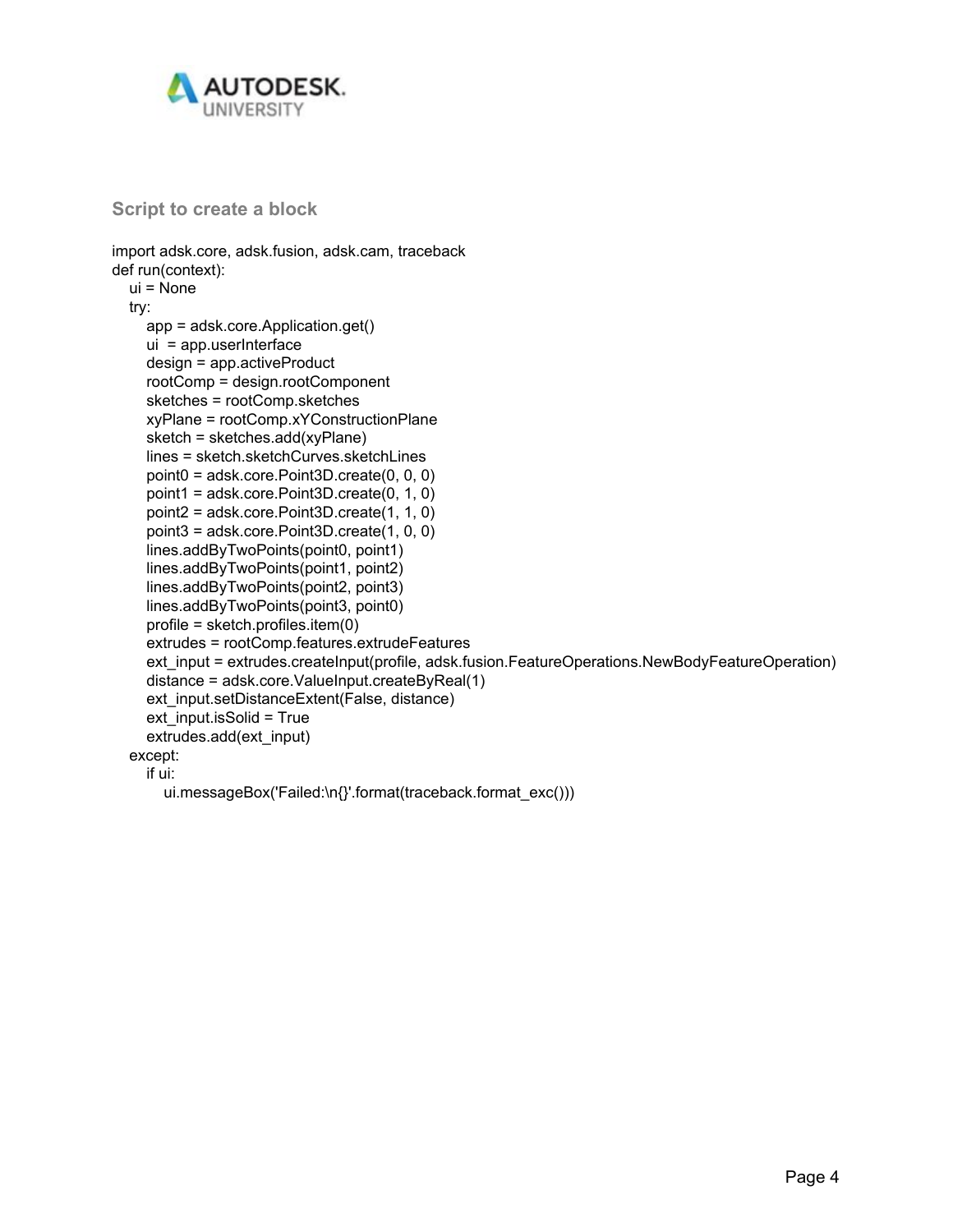

## **Learn how to create a custom add-in or feature**

To create add-ins, I create a starting template. This is a starting point for creating a Fusion 360 add-in. It simplifies the creation of Fusion 360 add-ins greatly. It hides much of the complexity of handling events and command registration from the user. Refer to the documentation for a more detailed and comprehensive discussion of creating add-ins from scratch.

**Get the template and create your add-in directory** Download or clone this repo: <https://github.com/tapnair/Fusion360AddinSkeleton>

Move the folder into your add-ins directory. Look here for more information: <https://tapnair.github.io/installation.html>

Files in the Fusion360Utilities folder should not be modified.

Rename the following items to your desired addin name:

- The top level folder
- Fusion360AddinSkeleton.py
- Fusion360AddinSkeleton.manifest

Edit the manifest file and update the fields accordingly

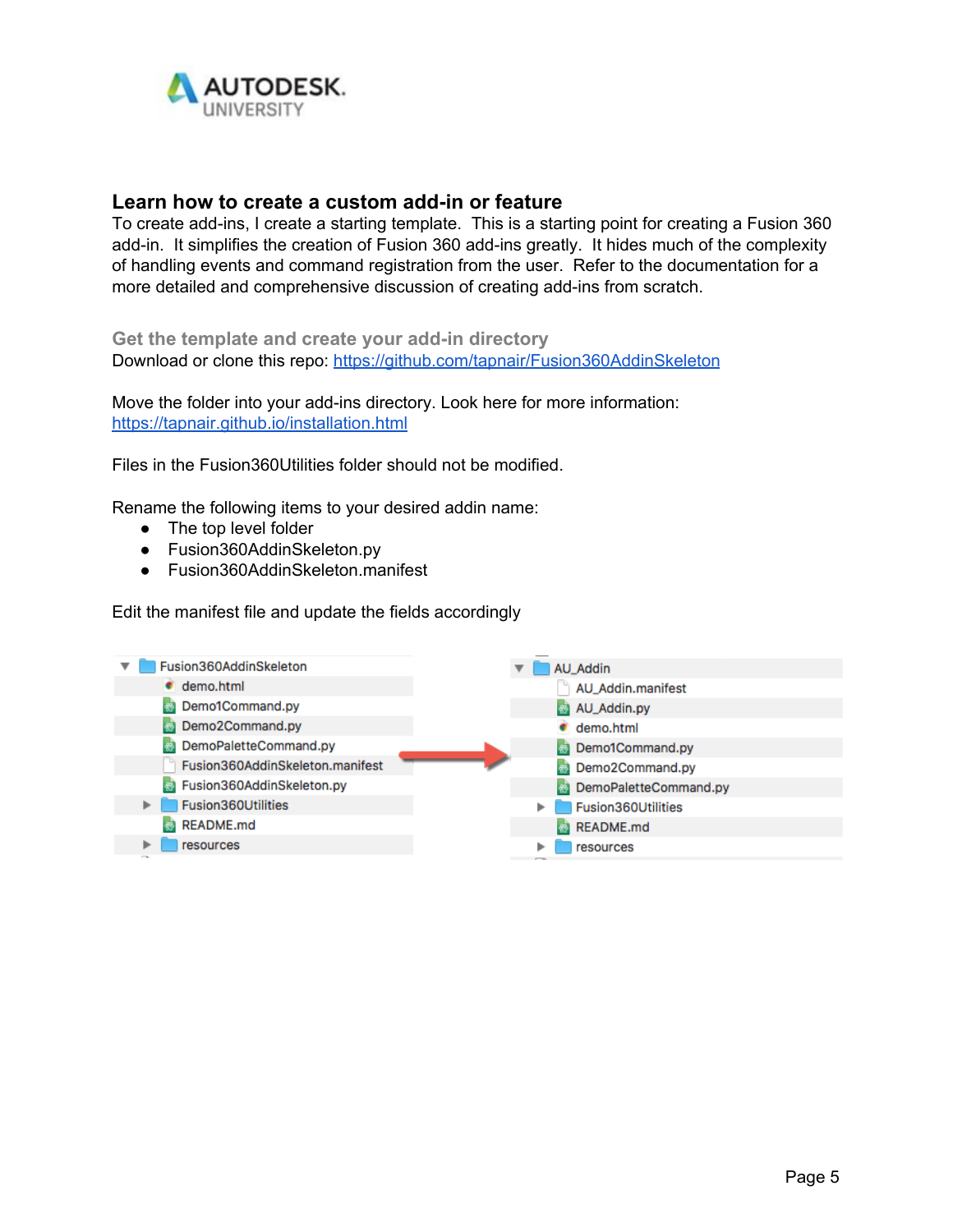

**Creating an add-in: Step 1**

- Open the newly renamed python file
- The current file will create two commands in the Fusion 360 UI in the Addins Drop Down
- Change the names and description strings here to your desired naming conventions

Currently each command relies on a separate file called Demo1Command.py and demo2Command.py. If you want to rename the files that define the names of the commands you must do it for each one in 3 places:

| Importing sample Fusion Command                                                                                                                                                                                                                                           |
|---------------------------------------------------------------------------------------------------------------------------------------------------------------------------------------------------------------------------------------------------------------------------|
| $#$ Coul<br><b>tions here</b><br>tiple fam<br><b>University of From Second Demoschmand</b><br>A From Prognozacommento ADOPE Demozacommento                                                                                                                                |
| $commands = []$<br>$command\_definitions = []$                                                                                                                                                                                                                            |
| # Define parameters for 1st command<br>$cmd = 4$                                                                                                                                                                                                                          |
| 'cmd_name': 'Fusion Demo Command 1',<br>'cmd_description': 'Fusion Demo Command 1 Description',<br>'cmd_id': 'cmdID_demo44',<br>'cmd_resources': './resources',<br>'workspace': 'FusionSolidEnvironment',<br>l idScriptsAddinsPanel',<br>'toolbar<br>'class' Demo1Command |
| command_definitions.append(cmd)                                                                                                                                                                                                                                           |
| # Define parameters for 2nd command<br>$cmd = {$                                                                                                                                                                                                                          |
| 'cmd_name': 'Fusion Demo Command 2',<br>'cmd_description': 'Fusion Demo Command 2 Description',<br>'cmd_id': 'cmdID_demo2',<br>'cmd_resources': './resources',                                                                                                            |
| 'workspace': 'FusionSolidEnvironment',                                                                                                                                                                                                                                    |

**Creating an add-in: Step 2**

- Edit Demo1Command.py and add functionality to the desired methods.
- onCreate: Build your UI components here
- onExecute: Will be executed when user selects OK in command dialog.
- DemoCommand1 creates a very basic UI and then accesses the input parameters.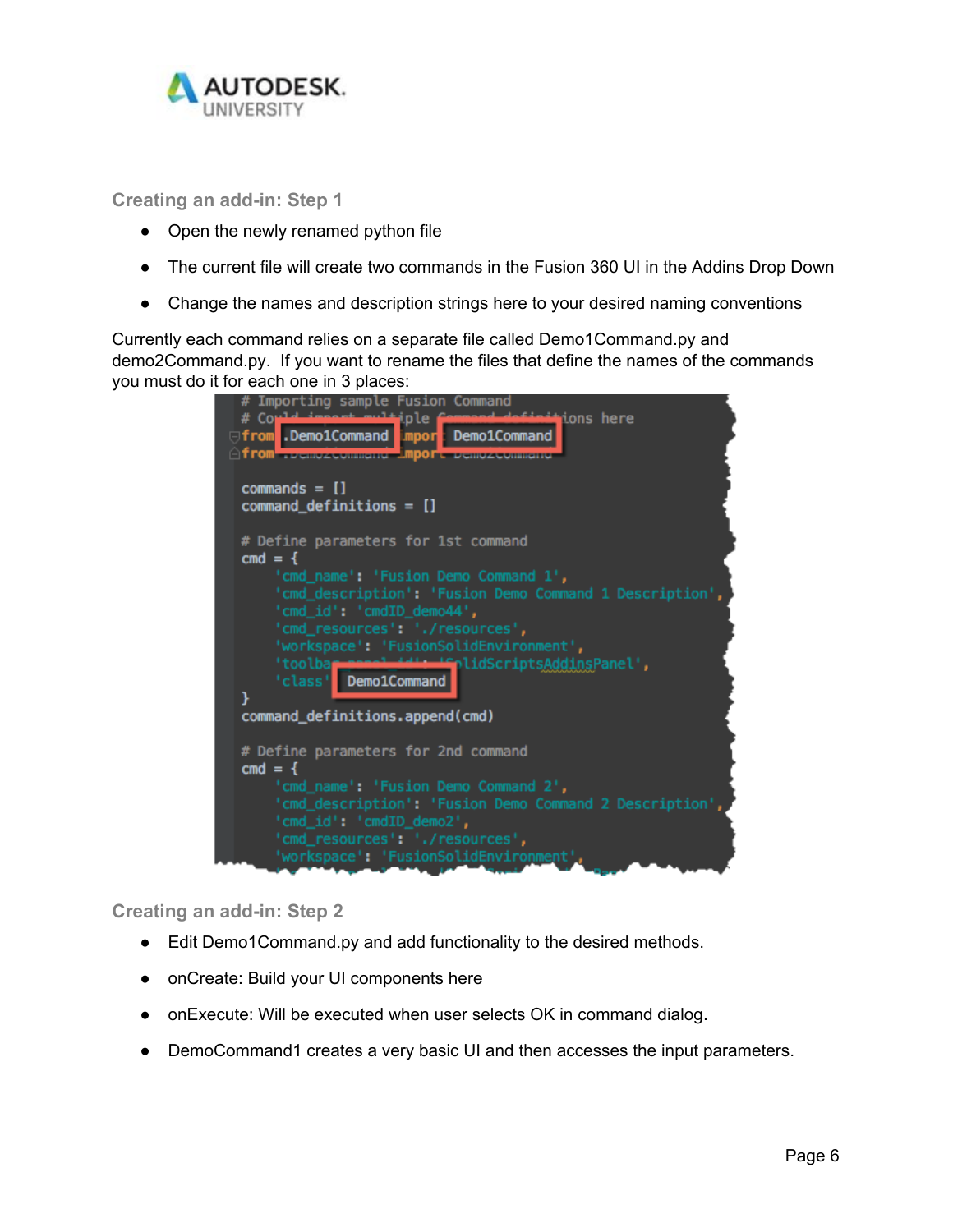

**Other useful components of Add-in Skeleton:**

#### *input\_values*

In the on\_execute, on\_preview, on\_input\_changed methods there is a parameter called "input\_values"

This parameter is a dictionary containing the relevant values for all of the user inputs.

The key is the name of the input.

The value is dependant on the type input:

- Value type inputs will have their actual value stored (string or number depending)
- List type inputs (drop downs, etc) will have the name of the selected item as the value (string)
- Selection inputs regardless of whether they contain one or more selections will be returned as an array of the selected objects

*Note: you can still access the raw command inputs object with the "inputs" variable. This would behave similar to any of the examples in the API documentation.*

# *AppObjects*

This is a helper class that can be used to easily access of many useful fusion 360 objects.

It contains many properties:

- app Application Object
- document Active Document
- product Active Product
- design Design Product (if it exists)
- cam CAM Product (if it exists)
- ui User Interface
- import\_manager Application Import Manager
- export\_manager Export Manager (if the active product is Design)
- units manager Fusion Units Manager (if the active product is design) or Units Manager
- root\_comp Root Component (if the active product is design)
- time line (if the active product is design and the type os Parametric Design Type)

Sample Usage:

```
from .Fusion360Utilities.Fusion360Utilities import AppObjects
```

```
ao = AppObjects()
```

```
ao.ui.messageBox('Hello World!')
```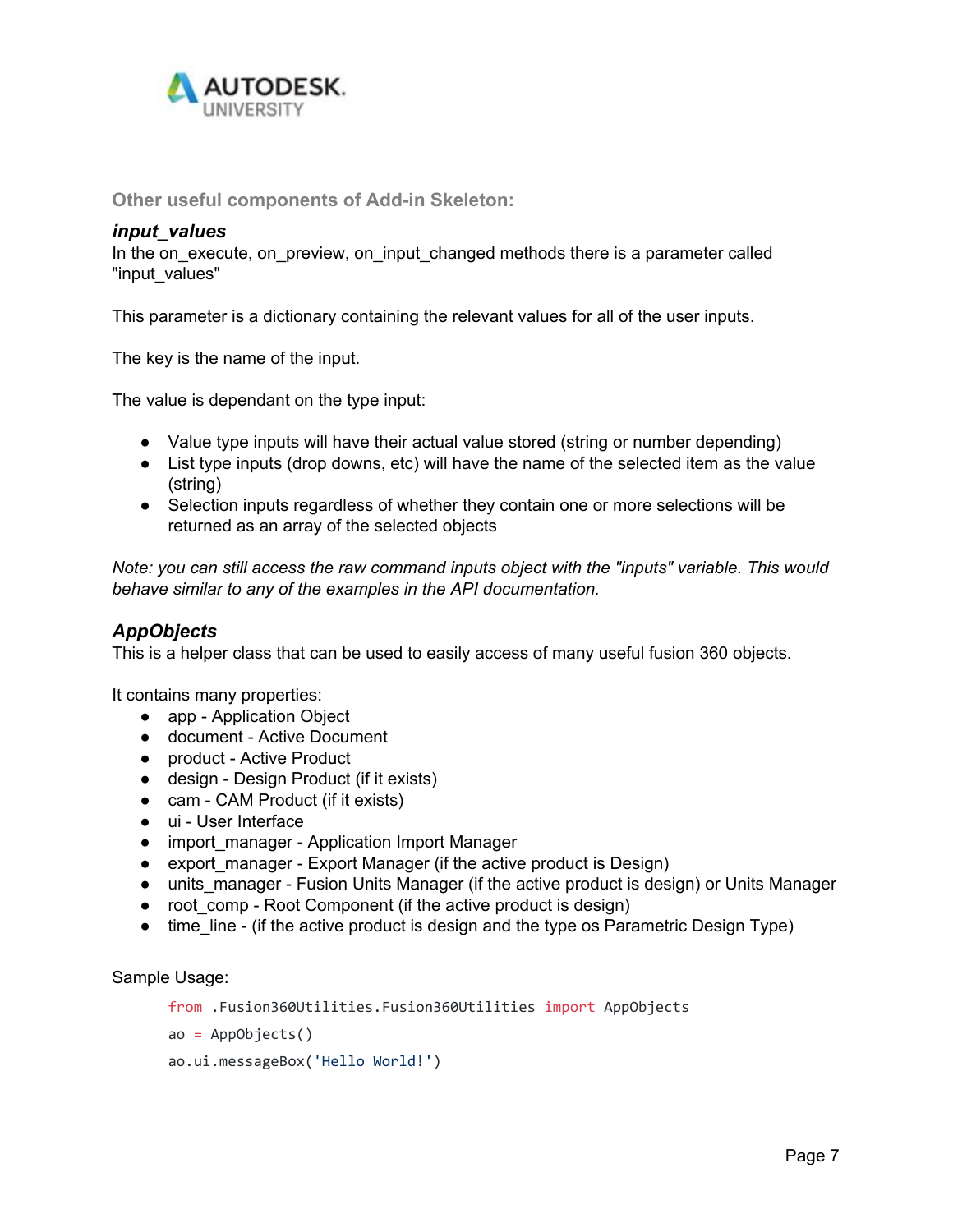

## **HTML Palettes**

A useful user interface component in the Fusion 360 API is a Palette. This gives you the ability to display a web page in Fusion 360 and interact with the application from it. You can send events from the Palette to Fusion and from Fusion to the web page.

| DEMO PALETTE NAME                                                                   |       |  |
|-------------------------------------------------------------------------------------|-------|--|
| Click the button below or use the "Send info to HTML" command in the ADD-INS panel. |       |  |
| Click to send info to Fusion                                                        |       |  |
| Send a Message from Fusion 360 here by clicking Fusion Palette Send Command         |       |  |
|                                                                                     |       |  |
|                                                                                     |       |  |
|                                                                                     |       |  |
|                                                                                     | Close |  |

To use this functionality open DemoPaletteCommand.py

There are three methods to work with:

- on palette execute: Run when the command executes and launches the Palette.
- on html event: Run every time an event is fired from the HTML Page
- on palette close: Run when the user closes the Palette